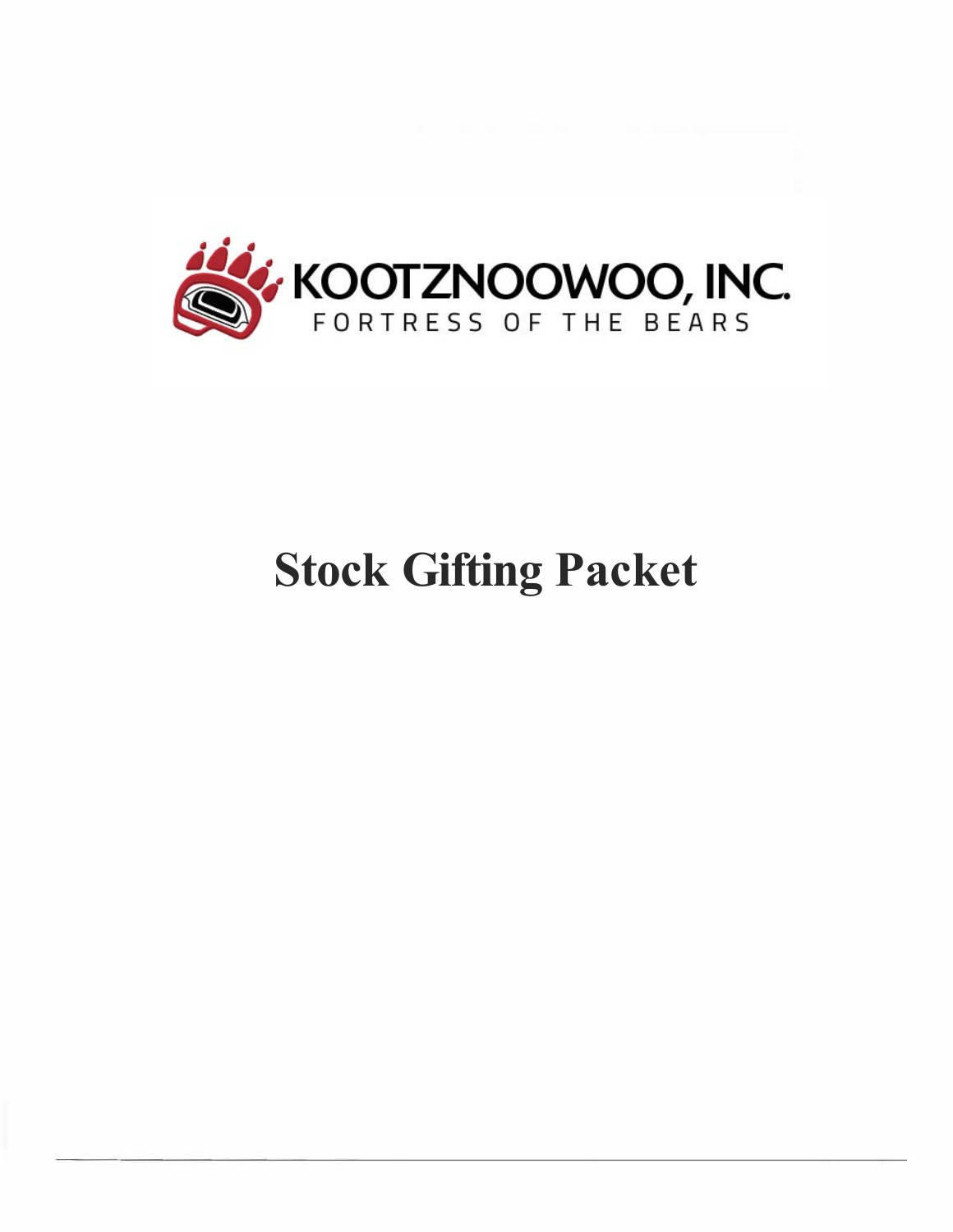*IMPORTANT* **if you are a Kootznoowoo shareholder and you wish to gift shares to a descendant, niece, nephew or sibling please complete this affidavit and sign in front of a notary public.** 

| n ont or a notary public.                                   |                                                                                                                 |                                                                                                                                              |
|-------------------------------------------------------------|-----------------------------------------------------------------------------------------------------------------|----------------------------------------------------------------------------------------------------------------------------------------------|
|                                                             |                                                                                                                 |                                                                                                                                              |
| First Name (as it appears on Kootznoowoo Stock Certificate) | M.I.                                                                                                            | Last Name                                                                                                                                    |
| Date of Birth:<br>Dav<br>Month                              | Social Security No.: \[100]<br>Year                                                                             |                                                                                                                                              |
| <b>Complete Mailing Address</b>                             |                                                                                                                 |                                                                                                                                              |
| City                                                        | Zip Code<br>State.                                                                                              |                                                                                                                                              |
| Under oath, depose as follows:                              |                                                                                                                 |                                                                                                                                              |
|                                                             | Before making this gift. I now own _____________ shares of common stock of Kootznoowoo Incorporated.            |                                                                                                                                              |
|                                                             |                                                                                                                 | I understand that the Alaska Native Claims Settlement Act U.S.C. § 1606) permits a shareholder to give a gift of share to his or her         |
| child, grandchild, niece, nephew, brother, or sister.       |                                                                                                                 |                                                                                                                                              |
| I attest that I am at least 18 years old.                   |                                                                                                                 |                                                                                                                                              |
|                                                             | I wish to make a gift of shares to the recipient(s) shown on the reverse of this document.                      |                                                                                                                                              |
|                                                             | I understand that I cannot revoke, take back, or otherwise change this gift of shares once it has been made.    |                                                                                                                                              |
|                                                             |                                                                                                                 | I understand that if there are taxes owed as a result of this transfer, Kootznoowoo Incorporated will not be responsible for payment,        |
|                                                             | and that payment of any such taxes will be either my responsibility as donor or the recipient's responsibility. |                                                                                                                                              |
|                                                             |                                                                                                                 | I understand that my gift places in the hands of the recipient all authority to transfer these shares by will or gift; that I will no longer |
|                                                             |                                                                                                                 | have voting rights for these shares; and that Lwill no longer receive dividends or distributions for these shares                            |

se shares; and that I will no longer receive dividend I understand that by signing this affidavit, I am swearing under oath to the best of my knowledge and belief that everything state herein is true, and that I am acting of my own free will and am not under any undue pressure, influence, or duress.

I affirm that I have not received anything of value nor was I promised anything of value as a compensation or payment for the stock I wish to transfer.

# *WAIT* **to sign this affidavit until you are in the presence of a notary public.**

A NOTARY PUBLIC is an official witness who confirms your identity and signature.

•You can find this service at Kootznoowoo offices, banks, law firms, and at the U.S. Post Office.

| Dated this               | day of                                           |       |                                     |                                                                                                                |       |
|--------------------------|--------------------------------------------------|-------|-------------------------------------|----------------------------------------------------------------------------------------------------------------|-------|
| Day                      | Month                                            |       | Year                                |                                                                                                                |       |
| Shareholder (Signature)  |                                                  |       |                                     |                                                                                                                |       |
|                          | Subscribed and sworn to before me _______ day of |       | and the contract of the contract of | , at the set of the set of the set of the set of the set of the set of the set of the set of the set of the se |       |
|                          | Day                                              | Month | Year                                | City                                                                                                           | State |
| Notary Public in and for |                                                  |       |                                     |                                                                                                                |       |
| My Commission Expires:   | Month<br>Dav                                     | Year  |                                     |                                                                                                                |       |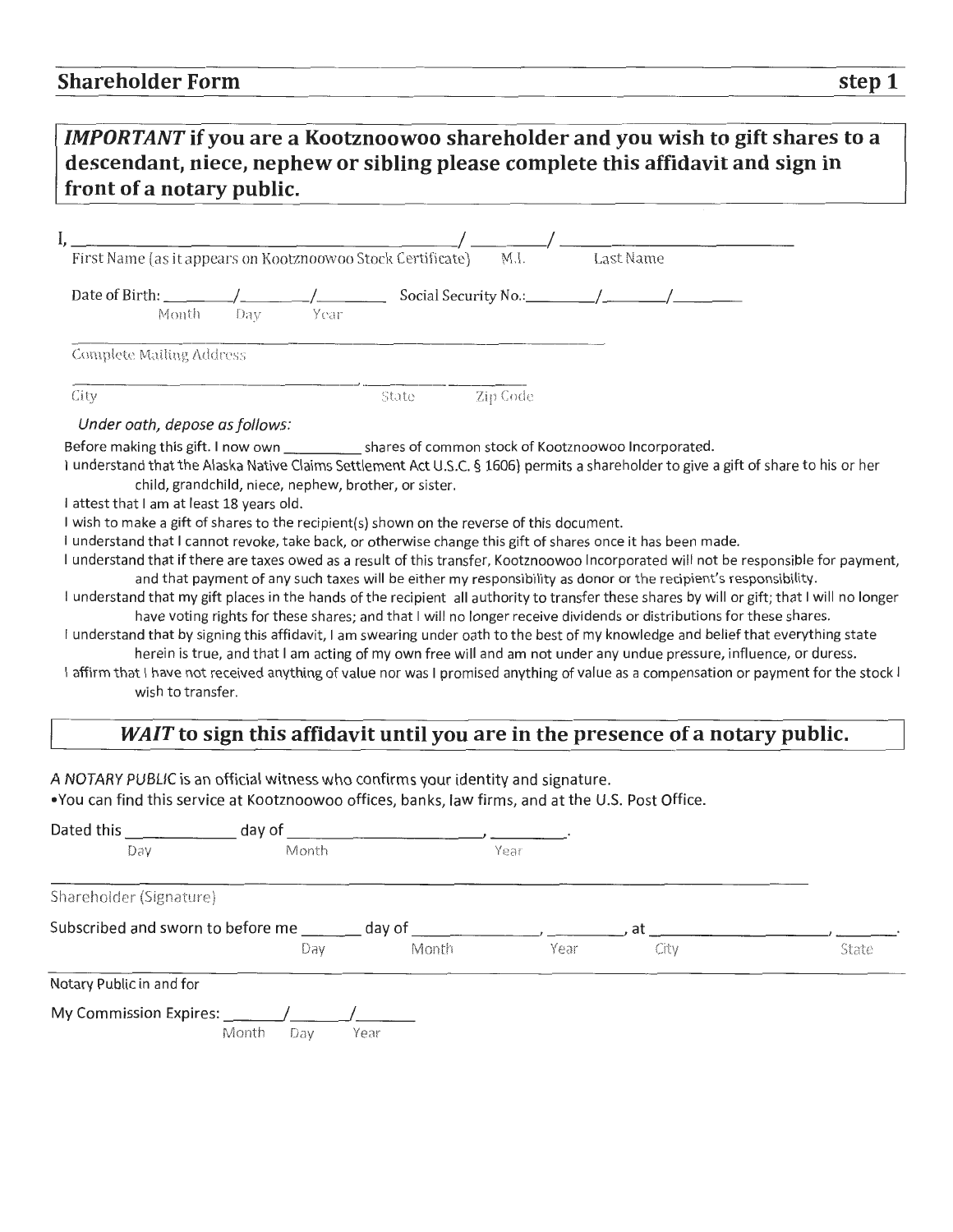# *IMPORTANT* **List the name, address and social security number of each recipient and the number of shares you wish to give.**

| <b>Recipients First Name</b><br>(as it appears on Social Security Card)                                                        | Last Name<br>N.l.             |                                                | Relationship to Donor         |
|--------------------------------------------------------------------------------------------------------------------------------|-------------------------------|------------------------------------------------|-------------------------------|
| Recipients Complete Mailing Address                                                                                            |                               |                                                |                               |
| City                                                                                                                           | Zip Code<br>State             |                                                |                               |
| Month Day Year                                                                                                                 |                               |                                                | Number of Shares to be gifted |
| 2.<br>Recipients First Name<br>(as it appears on Social Security Card)                                                         | M.I.<br>Last Name             | <u> 1980 - Jan Barbara, martin amerikan ba</u> | Relationship to Donor         |
| <b>Recipients Complete Mailing Address</b>                                                                                     |                               |                                                |                               |
| City<br>Date of Birth:                                                                                                         | Zip Code<br>State             |                                                |                               |
| Month Day Year                                                                                                                 |                               |                                                | Number of Shares to be gifted |
| 3.<br>Recipients First Name<br>(as it appears on Social Security Card)                                                         | M.I.<br>Last Name             |                                                | Relationship to Donor         |
| <b>Recipients Complete Mailing Address</b>                                                                                     |                               |                                                |                               |
| City<br>Date of Birth: $\frac{1}{\sqrt{2}}$<br>Month Day Year                                                                  | Zip Code<br>State             |                                                | Number of Shares to be gifted |
|                                                                                                                                |                               |                                                |                               |
|                                                                                                                                |                               |                                                |                               |
| <b>Recipients First Name</b><br>(as it appears on Social Security Card)                                                        | $\prime$<br>M.I.<br>Last Name |                                                | Relationship to Donor         |
| <b>Recipients Complete Mailing Address</b>                                                                                     |                               |                                                |                               |
| 4.<br>City<br>Date of Birth: $\frac{1}{\sqrt{1-\frac{1}{2}}}\left  \frac{1}{\sqrt{1-\frac{1}{2}}}\right $<br>Month Day<br>Year | Zip Code<br>State             |                                                | Number of Shares to be gifted |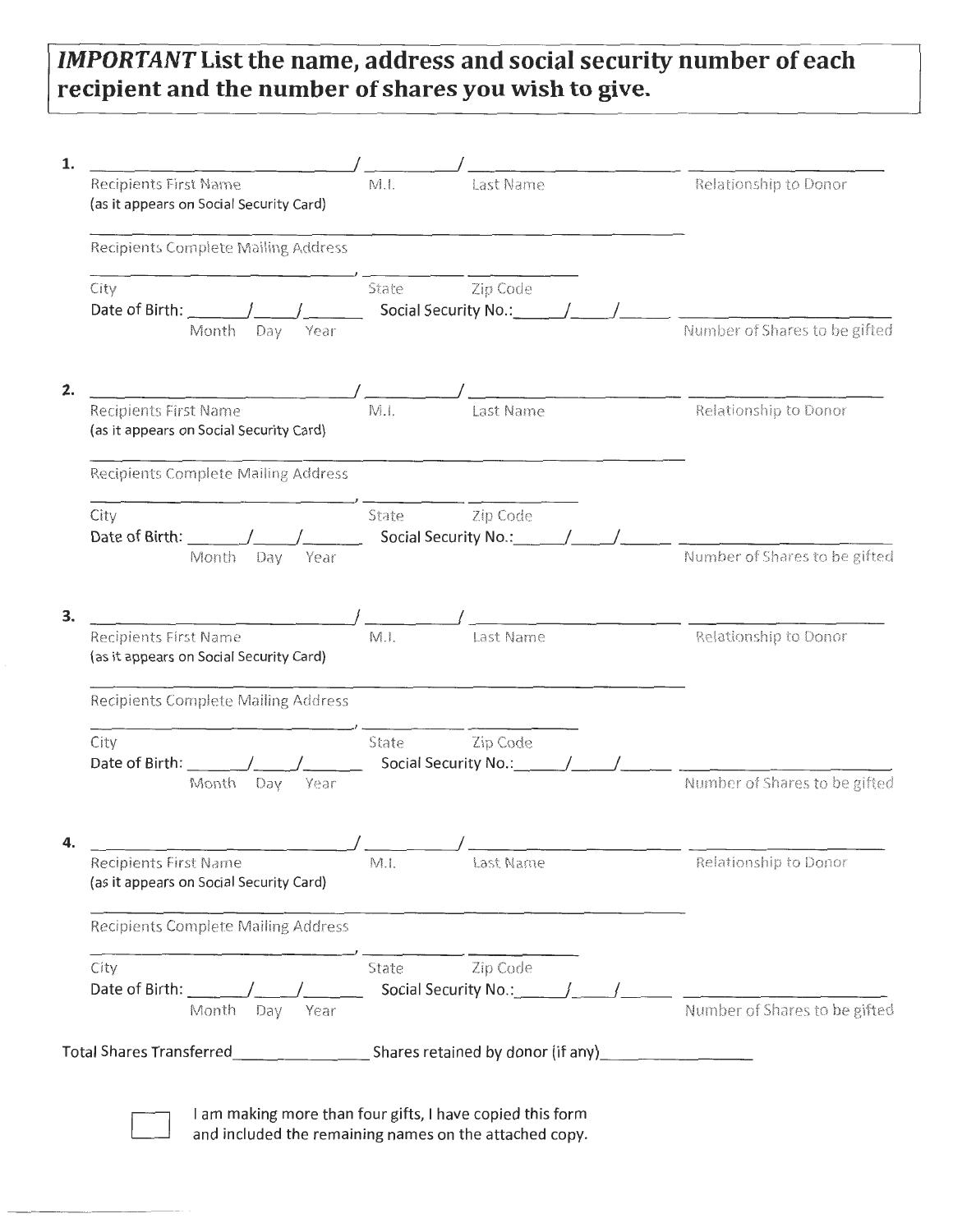#### Family Tree Step 2 and Step 2 and Step 2 and Step 2 and Step 2 and Step 2 and Step 2 and Step 2 and Step 2 and Step 2

The family tree is a visual history of your Native heritage. Start by filling in the recipient's name. Next, add the name and blood quantum of the recipient's parents and grant parents (both paternal and maternal). If you do not know the name or blood quantum of your family members, please fill this out to the best of your ability.

| or your upmy.                 |                                                                           | <b>STOCK GIFTING</b>                                                                                                                                                                                                                                                                                                                                                                                                                                                                        |
|-------------------------------|---------------------------------------------------------------------------|---------------------------------------------------------------------------------------------------------------------------------------------------------------------------------------------------------------------------------------------------------------------------------------------------------------------------------------------------------------------------------------------------------------------------------------------------------------------------------------------|
| <b>Family Tree Form:</b>      |                                                                           |                                                                                                                                                                                                                                                                                                                                                                                                                                                                                             |
|                               |                                                                           |                                                                                                                                                                                                                                                                                                                                                                                                                                                                                             |
| Recipient                     | Father:<br>Blood Degree: ______________                                   | Grandfather<br>Blood Degree: _______________<br>Grandmother<br>$\begin{picture}(25,10) \put(0,0){\dashbox{0.5}(5,0){ }} \put(15,0){\circle{10}} \put(15,0){\circle{10}} \put(15,0){\circle{10}} \put(15,0){\circle{10}} \put(15,0){\circle{10}} \put(15,0){\circle{10}} \put(15,0){\circle{10}} \put(15,0){\circle{10}} \put(15,0){\circle{10}} \put(15,0){\circle{10}} \put(15,0){\circle{10}} \put(15,0){\circle{10}} \put(15,0){\circle{10}} \put(15,0$<br>Blood Degree: _______________ |
| Blood Degree: _______________ | $\sim 100$                                                                | Grandfather:<br>Blood Degree: _________________                                                                                                                                                                                                                                                                                                                                                                                                                                             |
|                               | Mother:<br>Tribe: ________________________<br>Blood Degree: _____________ | Grandmother:                                                                                                                                                                                                                                                                                                                                                                                                                                                                                |
|                               |                                                                           |                                                                                                                                                                                                                                                                                                                                                                                                                                                                                             |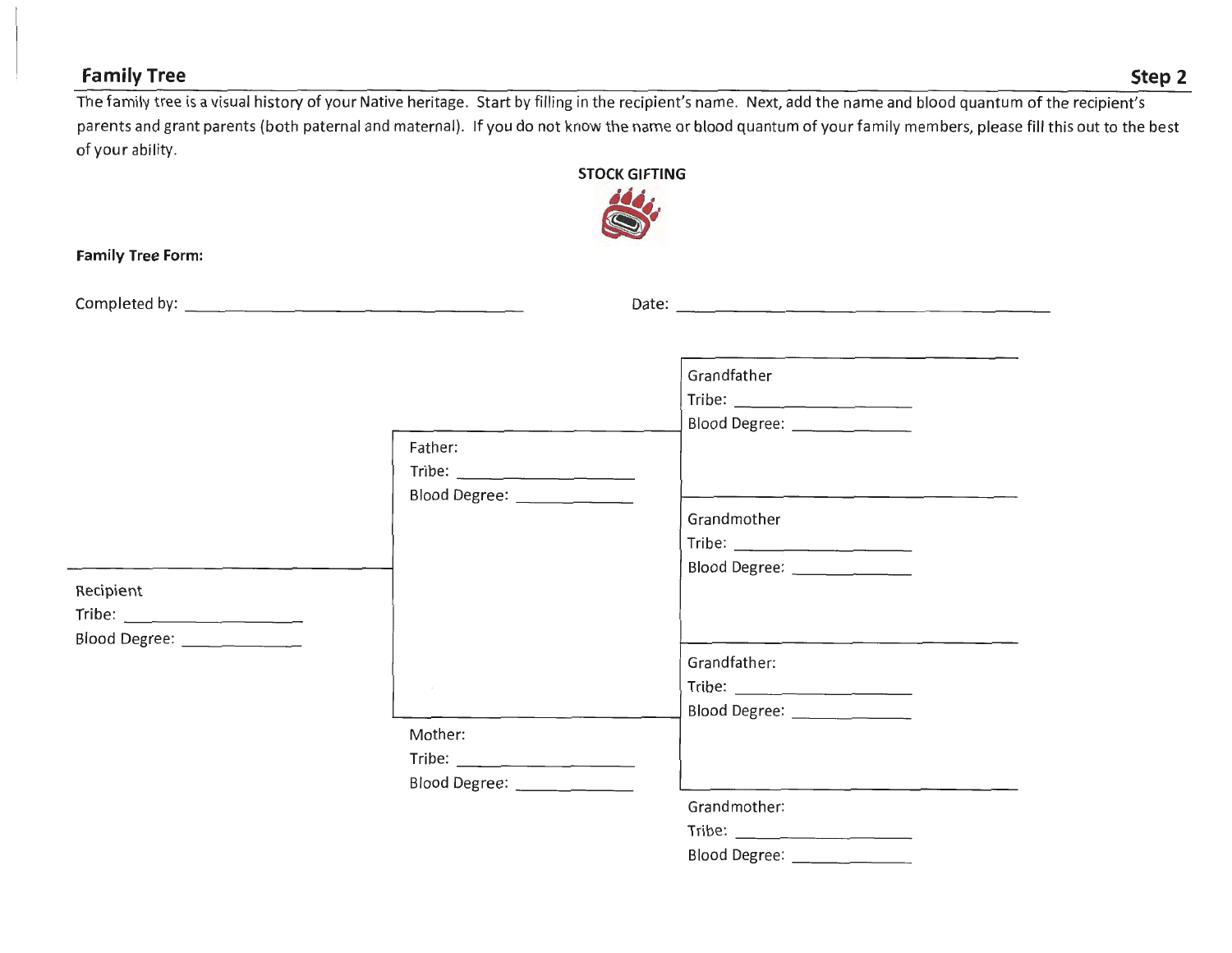| <b>IMPORTANT</b> if you are the recipient of a gift of stock from a Kootznoowoo<br>shareholder, you must complete this affidavit and sign it in front of a notary public.                                                                                                                                                                                                                                                                                                                                                                                                                                                                                                                                                                                                                                                                                                                                                                                                                                                                       |       |          |      |       |
|-------------------------------------------------------------------------------------------------------------------------------------------------------------------------------------------------------------------------------------------------------------------------------------------------------------------------------------------------------------------------------------------------------------------------------------------------------------------------------------------------------------------------------------------------------------------------------------------------------------------------------------------------------------------------------------------------------------------------------------------------------------------------------------------------------------------------------------------------------------------------------------------------------------------------------------------------------------------------------------------------------------------------------------------------|-------|----------|------|-------|
|                                                                                                                                                                                                                                                                                                                                                                                                                                                                                                                                                                                                                                                                                                                                                                                                                                                                                                                                                                                                                                                 |       |          |      |       |
| <b>Complete Mailing Address</b>                                                                                                                                                                                                                                                                                                                                                                                                                                                                                                                                                                                                                                                                                                                                                                                                                                                                                                                                                                                                                 |       |          |      |       |
| City                                                                                                                                                                                                                                                                                                                                                                                                                                                                                                                                                                                                                                                                                                                                                                                                                                                                                                                                                                                                                                            | State | Zip Code |      |       |
| Under oath, depose as follows:<br>1. I understand that if the proposed gift if approved, I will receive ______ share(s) of Kootznoowoo Incorporated<br>stock as a gift from First Name $\overline{F}$ First Name Last Name (name of donor).                                                                                                                                                                                                                                                                                                                                                                                                                                                                                                                                                                                                                                                                                                                                                                                                     |       |          |      |       |
| 3. I understand that if this gift approved, I will be responsible for voting my shares.<br>a) At shareholder meetings, either in person or by proxy, I will be responsible for voting my shares.<br>b) I will be responsible for determining the future ownership of my shares by gift or will.<br>I will be entitled to receive distributions or dividends issued by Kootznoowoo Incorporated to holders of<br>c)<br>Settlement Common Stock, the amount to be based on the number of shares I own.<br>I will be responsible for paying whatever taxes may be owned as a result of receiving this gift to a brother<br>d)<br>or sister, and then only if I am over age 18.<br>4. I understand that the law does not allow me to return the shares, except as a gift to a brother or sister, and then<br>only if I am over age 18.<br>5. I understand that my signature below indicates my acceptance of the proposed stock and my request that<br>Kootznoowoo Incorporated complete the transfer of shares from shareholder named above to me. |       |          |      |       |
| WAIT to sign this affidavit until you are in the presence of a notary public.                                                                                                                                                                                                                                                                                                                                                                                                                                                                                                                                                                                                                                                                                                                                                                                                                                                                                                                                                                   |       |          |      |       |
| . You can find this service at Kootznoowoo offices, banks, law firms, and at the U.S. Post Office.                                                                                                                                                                                                                                                                                                                                                                                                                                                                                                                                                                                                                                                                                                                                                                                                                                                                                                                                              |       |          |      |       |
| Month<br>Dav                                                                                                                                                                                                                                                                                                                                                                                                                                                                                                                                                                                                                                                                                                                                                                                                                                                                                                                                                                                                                                    |       | Year     |      |       |
| Shareholder (Signature)                                                                                                                                                                                                                                                                                                                                                                                                                                                                                                                                                                                                                                                                                                                                                                                                                                                                                                                                                                                                                         |       |          |      |       |
| Subscribed and sworn to before me $\frac{1}{\text{Day}}$ day of $\frac{1}{\text{Month}}$ , $\frac{1}{\text{Year}}$<br>Day                                                                                                                                                                                                                                                                                                                                                                                                                                                                                                                                                                                                                                                                                                                                                                                                                                                                                                                       | Month |          | City | State |
| Notary Public in and for                                                                                                                                                                                                                                                                                                                                                                                                                                                                                                                                                                                                                                                                                                                                                                                                                                                                                                                                                                                                                        |       |          |      |       |
| Month<br>Day                                                                                                                                                                                                                                                                                                                                                                                                                                                                                                                                                                                                                                                                                                                                                                                                                                                                                                                                                                                                                                    | Year  |          |      |       |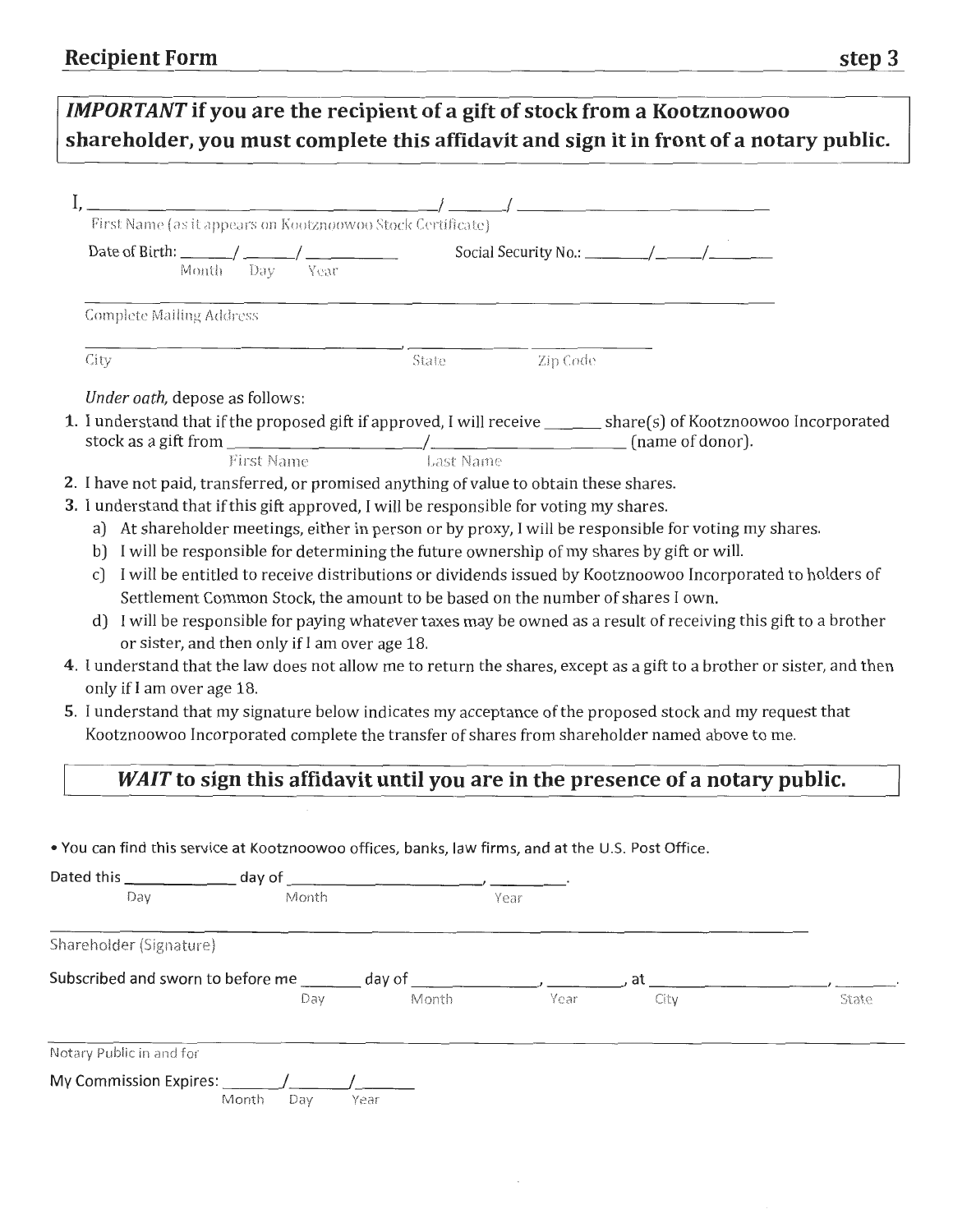# **Release for Publication**

I hereby consent to the publication of my name and hometown in the Kootznoowoo Shareholder newsletter or promotional materials published by Kootznoowoo Incorporated. I understand that this publication will take the form of an article, brochure or feature welcoming new shareholders or promoting stock gifting, and may appear more than once.

|     | Dated this $\_\_\_\_$ day of $\_\_\_\_\_\_\_\_$ |       |                                                                           |
|-----|-------------------------------------------------|-------|---------------------------------------------------------------------------|
| Day | Month                                           | Year. |                                                                           |
|     |                                                 |       |                                                                           |
|     | $Sigma =$                                       |       |                                                                           |
|     |                                                 |       |                                                                           |
|     | Print name                                      |       |                                                                           |
|     |                                                 |       |                                                                           |
|     |                                                 |       | *This form does not need to be signed in the presence of a notary public. |
|     |                                                 |       |                                                                           |

### **Release for Publication -Minor**

(Recipient under 18 years of age)

I, the undersigned parent or legal guardian of the minor child \_\_\_\_\_\_\_\_ / \_\_\_\_\_\_\_ \_ First Name Last Name ("The Child"), consent to the publication of the Child's name and home town in the Kootznoowoo Shareholder Newsletter or promotional materials published by Kootznoowoo Incorporated. I understand that this publication will take the form of an article, brochure or feature welcoming new shareholders or promoting stock gifting, and may appear more than once.

| Day | Month      | Year |  |
|-----|------------|------|--|
|     |            |      |  |
|     | Print name |      |  |

\*This form does not need to be signed in the presence of a notary public.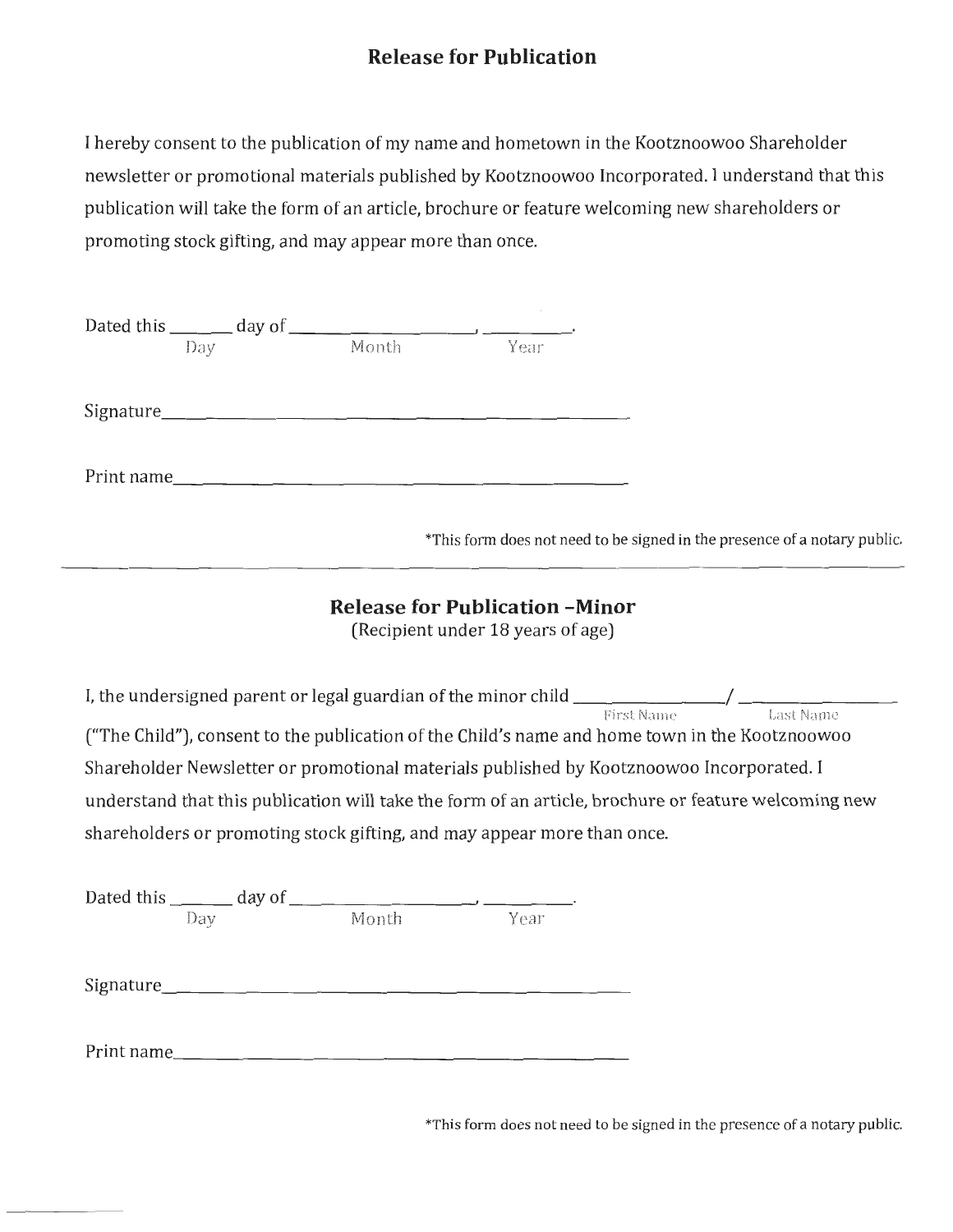| IMPORTANT if the recipient of a gift of Kootznoowoo Incorporated stock is less than     |
|-----------------------------------------------------------------------------------------|
| 18 years of age, his or her parent or legal guardian may be appointed as a custodian    |
| of the shares. The shareholder who is gifting stock may also elect to act as custodian. |
| This form must be completed by the custodian to accept the appointment.                 |

| In the matter of                  |           | a minor:                                                                                                      |
|-----------------------------------|-----------|---------------------------------------------------------------------------------------------------------------|
| Minor's First Name.               | Last Name |                                                                                                               |
| This document appoints            |           | as                                                                                                            |
| Custodians First Name,            |           | Last Name                                                                                                     |
|                                   |           | custodian of all stock and other property that the above-named minor is and may later be entitled to receive  |
|                                   |           | from Kootznoowoo Incorporated, pursuant to the Alaska Native Claims Settlement Act ("ANCSA", 43 U.S.C. §      |
|                                   |           | et seq.) until the minor reaches age 18. This appointment complies with that Alaska Statute 13.46.085, as set |
| forth on the reverse side hereof. |           |                                                                                                               |

| Custodian's Full Mailing Address |  |  |  |
|----------------------------------|--|--|--|
|                                  |  |  |  |

City State Zip Code

The undersigned hereby consents to and accepts appointments as custodian for the above -name minor, and agrees to receive and hold as custodian all stock and property distributed that the minor may be entitled to receive from Kootznoowoo Incorporated. The undersigned further agrees to collect, hold, manage, invest, and reinvest the custodial property in accordance with the Alaska uniform Transfer to Minors Act, as it may be amended or replaced from time to time. The undersigned acknowledges having read and understood Alaska Statutes 13.46.110 (both set forth on the reverse side of this page), which are sections of that Alaska Uniform Transfer of Minors Act that Addresses the appointment, powers and duties of custodians for minors.

| Custodian's Signature: | Date: |
|------------------------|-------|
|                        |       |

Family or legal relationship of custodian to the above - named minor: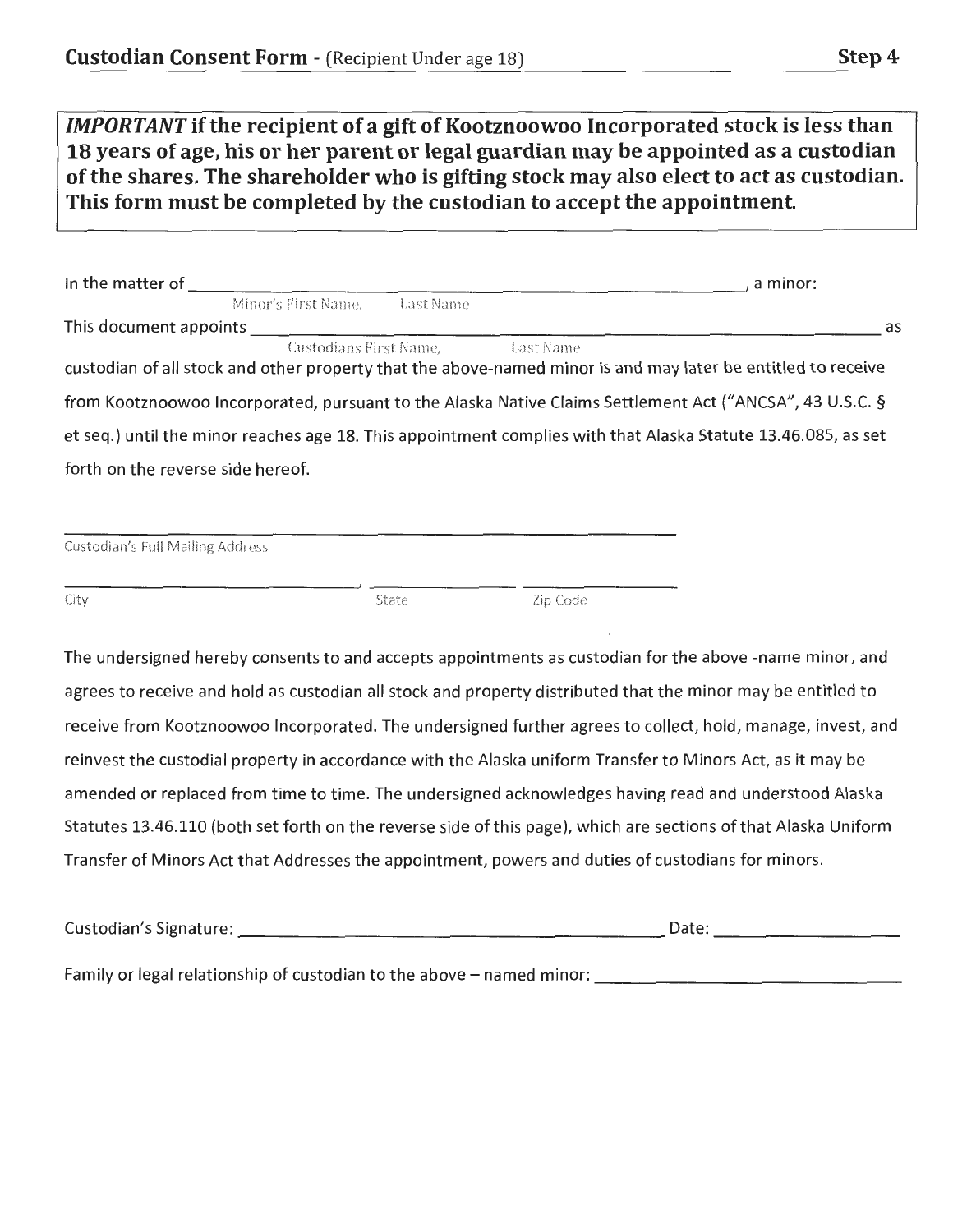#### **Alaska Statutes Excerpts from the Alaska Uniform Transfers to Minors Act**

#### **AS 13.46.085. Native Corporation; Custodians;**

- a) The stock or membership in a corporation organized under the law of this state un the Alaska Native Claims Settlement Act (43 U.S.C.§§ 1601-1642) that a minor is entitled to receive under the Act shall be held by a custodian.
- b) A person making a transfer of stock, whether by gift, devise, or other method, may nominate a custodian. In the absence of a nomination, the custodian shall be determined under the order of priority set out below. The appointment becomes effective upon the corporation's receipt of the custodian's written consent to the appointment. The order of priority is:
	- 1) The legal guardian, if any, of the minor;
	- 2) A parent, if any, of the minor, as selected by the parents;
	- 3) An adult member of the minor's family, "in this paragraph, "member of the minor's family" has the meaning given in AS 13.46.990, and includes members of a family with whom the minor has customarily lived.
- c) For good cause, a district court or the superior court may vary the order of priority set out in (b) of this section or appoint another suitable person as custodian.
- d) The custodianship if governed by this chapter, as modified by the following:
	- 1) [ Repealed, §§ 12, ch. 60, SLA 1992]
	- 2) Under AS 13.46.150, third person is responsible for determining whether stock is inalienable under the Act:
	- 3) The custodian shall give an appropriate receipt for property received by the minor;
	- 4) The custodian may not alienate inalienable property received by the minor;
	- 5) The form of registration or title shall be "as custodian for (name of minor; First, M.I., Last) under the Alaska Natives Claims Settlement Act;
	- 6) A custodian may not receive compensation except, upon application to and approval by the superior court, for unusual and extraordinary services;
	- 7) Custodial property includes securities, money and other real and personal property under supervision as a consequence of the act.
- e) Not withstanding AS 13.46.190, the stock shall be transferred to the minor when the minor reaches 18 years of age, or the minor's heirs if the minor dies before reaching 18 years of age.
- f) In this section.
	- 1) "Act" means the Alaska Native Claims Settlement Act (43 U.S.C. §§ 1601-1642);
	- 2) "Minor" means and individual who is less than 18 years of age.
	- 3) "Stock" means the stock or membership in a corporation that is organized under the law of this state under the act and that a minor is entitled to receive under the Act, whether by gift, devise, or other method; "stock" includes inchoate rights to stock.

#### **AS 13.446.11.Care of Custodial Property**

- a) A custodian shall;
	- 1) Take control of custodial property.
	- 2) Register or record title to custodial property in appropriated; and
	- 3) Collect, hold manage, invest, and reinvest custodian property
- b) In dealing with custodial property a custodian shall observe the standard of care that would be observed by a prudent person dealing with property of another and is not limited by any other statute except AS 13.90.020 restricting investments by fiduciaries. If a custodian has a special skill or expertise or is named custodian on the basis or representations of s special skill or expertise, the custodian shall use that skill or expertise. However, a custodian in the custodian's discretion and without liability to the minor or the minor's estate may retain custodial property received from a transfer.
- c) A custodian may invest in or pay premiums on life insurance or endowment policies on:
	- 1) The life or the minor only if the minor or the minors estate is the sole beneficiary; or
	- 2) The life of another person in whom the minor has an insurable interest only to the extent that the minor, the minor's estate, or the custodian in the capacity of custodian is in the irrevocable beneficiary:
- d) A custodian at all times shall keep custodial property separate and distinct from all other property in a manner sufficient to identity it clearly is custodial property of the minor. Custodial property consisting of an undivided interest is so identified if the minor's interest is held as a tenant in common and is fixed.

Custodial property subject to recordation is so identified if it is recorded, and custodial property subject to registration is also identified if it is either registered, or held in an account designated, in the name of the custodian, followed in substance by the words: "as a custodian for \_\_\_\_\_\_\_\_\_(name of minor) under the Alaska Uniform Transfers to Minors Act.

e) A custodian shall keep records of all transactions with respect to custodial property, including information necessary for the preparation of the minor's tax returns, and shall make them available for inspection at reasonable interval by a parent or legal representative of the minor or the minor if the minor has attained the age of 14 years.

Note: to be sure the statutory information is up-to-date and complete; custodians should consult the entire Alaska Uniform to Minors Act. AS 13.46.010.999